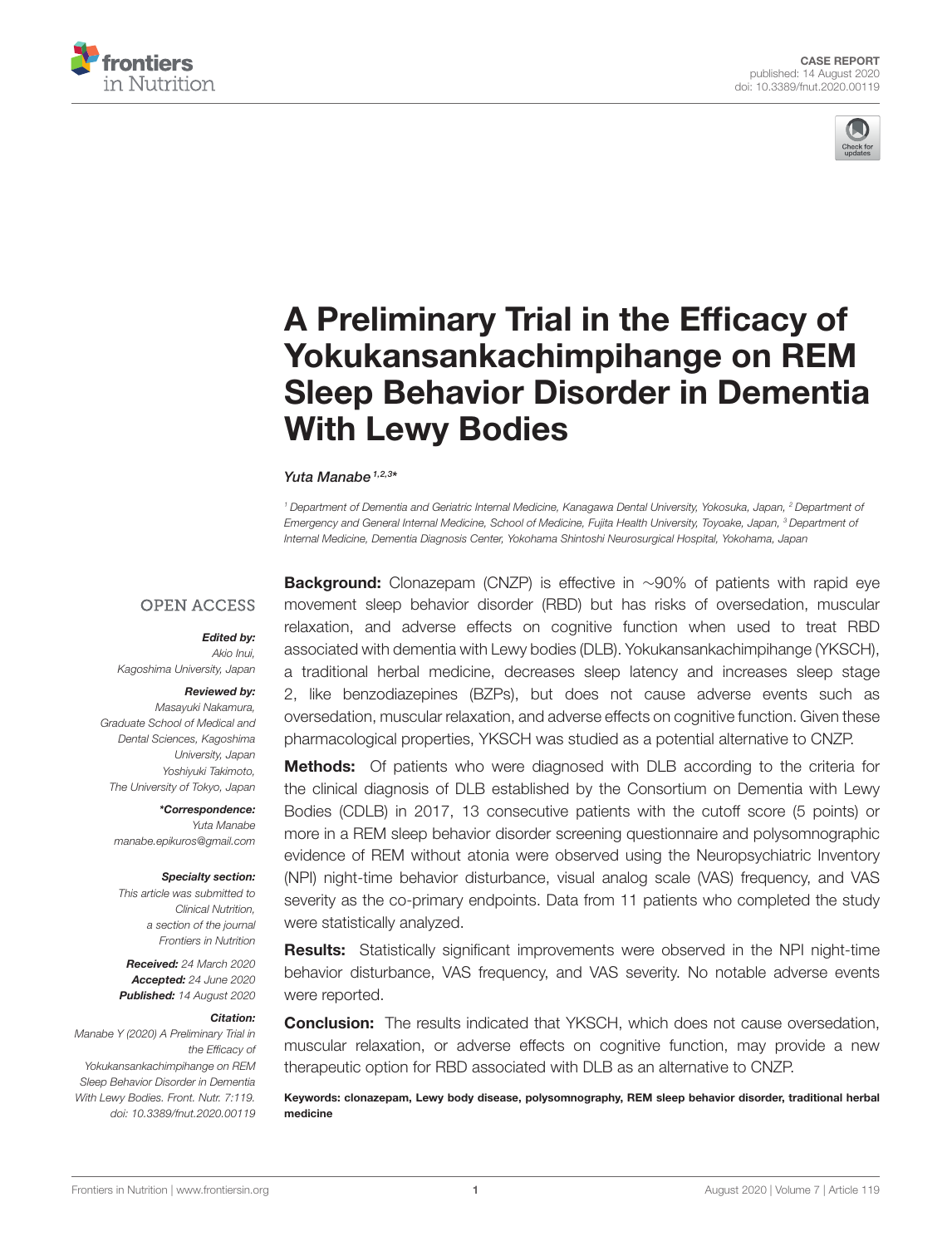# INTRODUCTION

Rapid eye movement sleep behavior disorder (REM sleep behavior disorder; RBD) is a parasomnia involving dream enactment behavior (DEB). Among neurodegenerative diseases, this disease attracts special interest because of its close relationship with α-synucleinopathy, including Lewy body diseases (LBD) such as Parkinson's disease (PD) and dementia with Lewy bodies (DLB), and multiple system atrophy (MSA), as evidenced by a report that half of patients with RBD develop PD-related disease within 10 years [\(1\)](#page-6-0). Schenck et al. reported that ∼38% of 29 patients with idiopathic RBD developed PD after a mean time of 3.7 years since diagnosis [\(2\)](#page-6-1), with a 16 year follow-up report that RBD progressed to PD-related disease or dementia in ∼81% of patients [\(3\)](#page-6-2). In addition to these clinical studies, Boeve et al. conducted a neuropathological study in 172 patients with RBD and reported that 93% of the patients had α-synucleinopathy, including 136 patients with LBD (and Alzheimer's disease in 59 patients) [\(4\)](#page-6-3). Based on many findings, including the aforementioned, the criteria for the clinical diagnosis of DLB in 2017 have raised RBD to a core feature of DLB and added polysomnographic (PSG) evidence of REM without atonia (RWA) as a new biomarker indicative of DLB [\(5\)](#page-6-4).

In the treatment of RBD, clonazepam (CNZP) is effective in ∼90% of patients with RBD [\(6\)](#page-6-5), and it was reported that CNZP was as effective for RBD associated with PD as for idiopathic RBD, leading to the use of CNZP as the standard of care [\(7\)](#page-6-6), although no randomized comparative study in LBD has been conducted to evaluate the usefulness of CNZP. While RBD, which poses a risk of injury to patients and their bed partners, requires aggressive therapeutic intervention, patients with LBD, especially DLB, are hypersensitive to drugs and vulnerable to the side effects of CNZP, including oversedation, muscular relaxation, and adverse effects on cognitive function. Hence, drugs that improve RBD by acting on the sleep architecture without muscular relaxation are awaited, and potential alternative treatments include Yokukansankachimpihange (YKSCH), a traditional herbal medicine, which has been reported to be effective for sleep disorder, including RBD associated with PD [\(8\)](#page-6-7). To the best of our knowledge, however, the position of YKSCH in the treatment of sleep disorder, including RBD associated with DLB, has not been studied or reported. YKSCH, which decreases sleep latency and increases sleep stage 2 [\(9\)](#page-6-8), is approved for the treatment of sleep disorder in Japan and is widely used in clinical settings, partly due to its large safety margin, a feature common to traditional herbal medicines.

We studied YKSCH as a potential alternative to CNZP for RBD associated with DLB based on our experience, previous reports, and pharmacological features of YKSCH.

# METHODS

### **Participants**

Thirteen new patients who visited our hospitals from September 1, 2017, to March 31, 2019, and met all of the inclusion criteria listed below were included in the study.

#### Inclusion and Exclusion Criteria

- 1. Patients who were diagnosed with DLB as evidenced by <sup>123</sup>I-MIBG myocardial scintigraphy and/or <sup>123</sup>I-ioflupane SPECT according to the criteria for the clinical diagnosis of DLB established by the Consortium on Dementia with Lewy Bodies (CDLB) in 2017. Patients who met the diagnostic criteria but were not diagnosed with dementia but had a Mini-Mental State Examination (MMSE) score of ≥24 were included as candidate subjects with pre-dementia stage of DLB.
- 2. Aforementioned candidate subjects who were definitively diagnosed with RBD based on the cut-off score (5 points) or more on the REM sleep behavior disorder screening questionnaire (REM sleep behavior disorder screening questionnaire—Japanese version; RBDSQ-J) and had polysomnographic (PSG; PSG-1100, Nihon Kohden Corp., Tokyo, Japan) evidence of RWA. The cut-off score was based on the results of a validation study of the RBDSQ-J conducted by Miyamoto et al. [\(10\)](#page-6-9).
- 3. Patients who had not received YKSCH or Yokukansan of the same class, and they were drug-naïve about psychotropics.
- 4. Patients who met all of the aforementioned criteria and provided oral and written informed consent to participate in the study after receiving an explanation of the study.

Preexisting psychotropic drugs were allowed at stable doses, with dose modification prohibited throughout the observation period. Starting treatment with psychotropic drugs, including acetylcholinesterase inhibitors, antiparkinsonian drugs, and hypnotics, was prohibited during the observation period.

Those who, in the opinion of the clinician, had disease or comorbidity inadequate for participation in the study such as severe cardiac failure, assisted-living residents, those living alone, and those who had no consistent bed partner were excluded from the study.

### Procedures

Thirteen patients meeting all of the aforementioned criteria orally received YKSCH at a dose of 3.75 g before dinner and at bedtime. Symptoms were assessed in terms of the endpoints described below before (Week 0) and 4 weeks after the start of treatment.

RBD was assessed by bed partners using the Neuropsychiatric Inventory (NPI) night-time behavior disturbance and the visual analog scale (VAS) for frequency and severity. The VAS for frequency was defined as follows: 0: neither talking nor shouting during sleep, nor intense movements of limbs are observed; 1: talking or shouting during sleep and/or intense movements of limbs are observed less than once a week; 2: talking or shouting during sleep and/or intense movements of limbs are observed at least once a week; and 3: talking or shouting during sleep and/or intense movements of limbs are observed every day. The VAS for severity was defined as follows: 0: neither talking nor shouting during sleep nor intense movements of limbs are observed; 1: talking or shouting during sleep and/or intense movements of limbs are observed but do not bother the bed partner; and 2: talking or shouting during sleep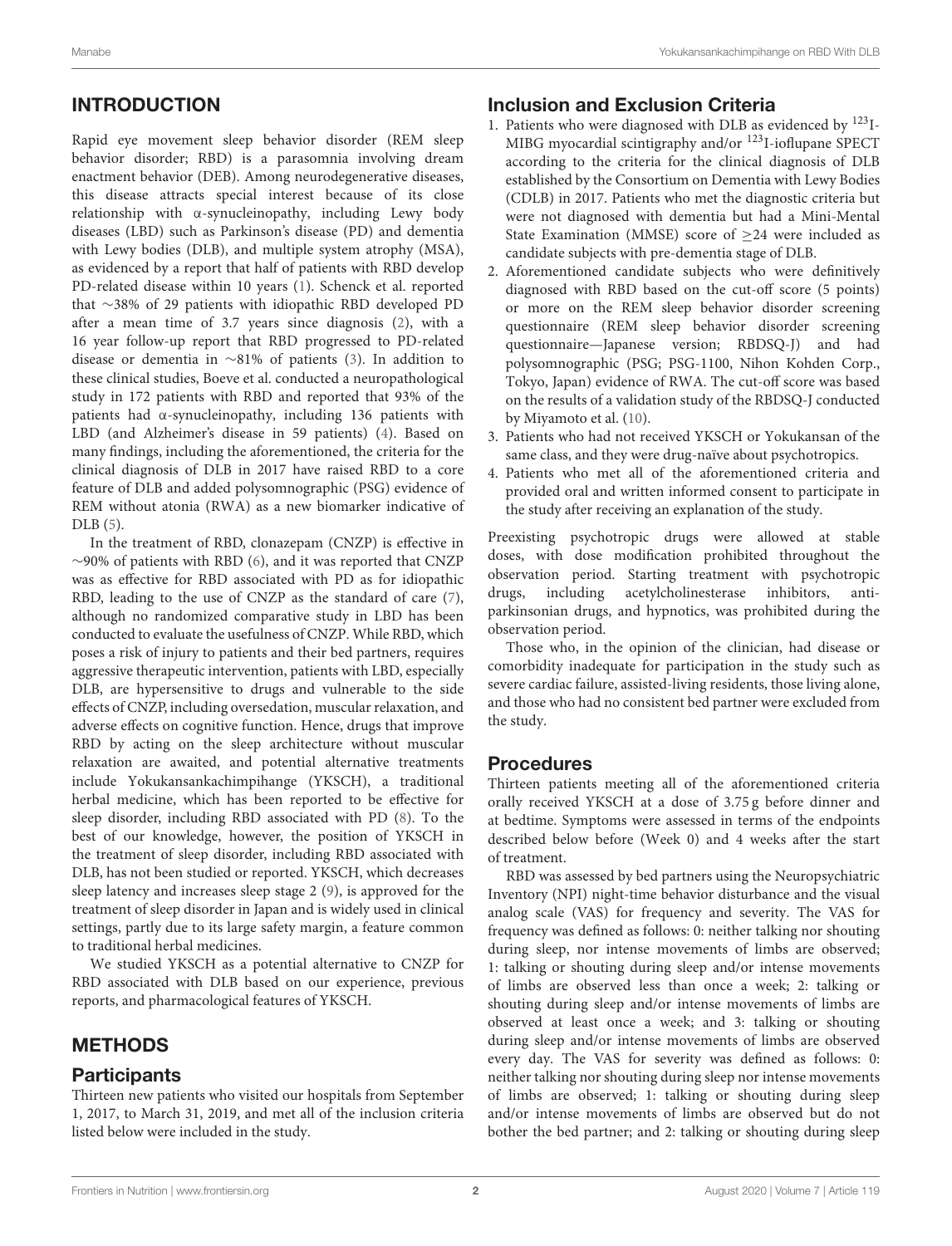and/or intense movements of limbs are observed and bother the bed partner.

The cognitive function of subjects was assessed using the MMSE, the revised Hasegawa's dementia rating scale (HDS-R), and the Japanese version of Montreal Cognitive Assessment (MoCA-J). The motor symptoms were assessed using the Movement Disorder Society-Unified Parkinson's Disease Rating Scale Part III (MDS-UPDRS III).

In addition, adverse events, including hypokalemia, edema, and weakness, were monitored at Weeks 0 and 4 by means of general physical examination and blood biochemical tests.

#### Statistical Analysis

Collected data were statistically analyzed using Wilcoxon's signed-rank test using the statistical analysis software EZR Version 1.37 (Easy R, The R Foundation for Statistical Computing, Vienna, Austria) [\(11\)](#page-6-10).

This study was conducted after being reviewed and approved by the institutional review board of Yokohama Shintoshi

<span id="page-2-0"></span>

| <b>TABLE 1</b>   The baseline data for individual subjects. |     |                              |             |              |    |                |                               |                                                  |                         |                        |                                      |                                                            |
|-------------------------------------------------------------|-----|------------------------------|-------------|--------------|----|----------------|-------------------------------|--------------------------------------------------|-------------------------|------------------------|--------------------------------------|------------------------------------------------------------|
| Sex                                                         | Age | <b>Diagnosis</b>             | <b>MMSE</b> | <b>HDS-R</b> |    | MoCA-J RBDSQ-J | <b>MDS</b><br><b>UPDRSIII</b> | <b>NPI-night time</b><br>behavior<br>disturbance | <b>VAS</b><br>frequency | <b>VAS</b><br>severity | <b>Serum</b><br>potassium<br>(mEq/I) | Concomitant<br>drugs                                       |
| 1 <sub>M</sub>                                              | 85  | <b>DLB</b>                   | 23          | 24           | 18 | 6              |                               | 8                                                | 3                       | $\overline{2}$         | 4.7                                  |                                                            |
| 2M                                                          | 76  | Pre-dementia<br>stage of DLB | 25          | 26           | 22 | 8              | $\circ$                       | 8                                                | 3                       | $\overline{c}$         | $\overline{4}$                       |                                                            |
| 3M                                                          | 66  | Pre-dementia<br>stage of DLB | 30          | 29           | 26 | 8              |                               | 4                                                | 3                       | $\mathbf{2}$           | 4.6                                  |                                                            |
| 4F                                                          | 74  | <b>DLB</b>                   | 25          | 22           | 19 | $\overline{7}$ | $\mathbf{2}$                  | 4                                                | 3                       | $\overline{c}$         | 4.1                                  |                                                            |
| 5 M                                                         | 81  | <b>DLB</b>                   | 24          | 21           | 17 | $\mathcal G$   | 6                             | 8                                                | 3                       | $\overline{c}$         | 4.5                                  | Pitavastatin,<br>Clopidogrel                               |
| 6M                                                          | 76  | Pre-dementia<br>stage of DLB | 26          | 26           | 25 | 5              | $\circ$                       | $\overline{4}$                                   | $\overline{2}$          | $\mathbf{1}$           | 4.5                                  |                                                            |
| 7 F                                                         | 81  | <b>DLB</b>                   | 16          | 14           | 11 | 5              | 10                            | 6                                                | $\mathbf{2}$            | $\mathbf{1}$           | 5.1                                  |                                                            |
| 8M                                                          | 71  | Pre-dementia<br>stage of DLB | 30          | 28           | 24 | 6              | $\circ$                       | 3                                                | 1                       | $\mathbf{1}$           | 4.2                                  | Topiroxostat, Zinc                                         |
| 9 F                                                         | 89  | DLB                          | 20          | 23           | 14 | 6              | 3                             | $\overline{4}$                                   | 3                       | 1                      | 5.1                                  |                                                            |
| 10 <sub>M</sub>                                             | 66  | Pre-dementia<br>stage of DLB | 30          | 30           | 27 | 8              | $\circ$                       | 8                                                | 3                       | $\overline{c}$         | 4.7                                  |                                                            |
| 11 M                                                        | 76  | Pre-dementia<br>stage of DLB | 29          | 29           | 24 | 10             | $\circ$                       | 8                                                | 3                       | $\overline{c}$         | 4.4                                  | Telmisartan,<br>Benidipine<br>Atrorvastatin,<br>Famotidine |

*DLB, dementia with Lewy bodies; HDS-R, the revised Hasegawa's dementia rating scale; MoCA-J, Japanese version of Montreal Cognitive Assessment; MMSE, Mini-Mental State Examination; MDS-UPDRSIII, Movement Disorder Society- Unified Parkinson's Disease Rating Scale part III; NPI, Neuropsychiatric Inventory; VAS, visual analog scale.*

<span id="page-2-1"></span>TABLE 2 | The changes after 4 weeks from baseline of NPI night-time behavior disturbance, VAS for frequency and severity, and serum potassium level.

| <b>Sex</b>      | Age | <b>Diagnosis</b>          | NPI night time behavior disturbance | <b>VAS frequency</b> |                | <b>VAS severity</b> |                | Serum potassium (mEq/l) |     |     |
|-----------------|-----|---------------------------|-------------------------------------|----------------------|----------------|---------------------|----------------|-------------------------|-----|-----|
|                 |     |                           | 0 w                                 | 4 w                  | 0 w            | 4 w                 | 0 w            | 4 w                     | 0 w | 4 w |
| 1 M             | 85  | <b>DLB</b>                | 8                                   | 2                    | 3              |                     | 2              |                         | 4.7 | 4.4 |
| 2M              | 76  | Pre-dementia stage of DLB | 8                                   | 2                    | 3              |                     | 2              |                         | 4   | 3.9 |
| 3 M             | 66  | Pre-dementia stage of DLB | 4                                   | 4                    | 3              | 3                   | 2              | 2                       | 4.6 | 5.1 |
| 4F              | 74  | <b>DLB</b>                | 4                                   |                      | 3              |                     | $\overline{2}$ |                         | 4.1 | 4   |
| 5 M             | 81  | <b>DLB</b>                | 8                                   | 6                    | 3              | $\overline{c}$      | $\overline{2}$ |                         | 4.5 | 4.5 |
| 6 M             | 76  | Pre-dementia stage of DLB | 4                                   | 4                    | $\mathfrak{D}$ | $\overline{2}$      | H.             | $\overline{a}$          | 4.5 | 4.2 |
| 7F              | 81  | <b>DLB</b>                | 6                                   | 3                    | 2              |                     |                |                         | 5.1 | 4.1 |
| 8 M             | 71  | Pre-dementia stage of DLB | 3                                   | $\Omega$             |                | 0                   |                | $\Omega$                | 4.2 | 4.7 |
| 9 F             | 89  | <b>DLB</b>                | $\overline{4}$                      | 3                    | 3              | 2                   |                |                         | 5.1 | 4.7 |
| 10 <sub>M</sub> | 66  | Pre-dementia stage of DLB | 8                                   | $\Omega$             | 3              | 0                   | $\overline{2}$ | 0                       | 4.7 | 4   |
| 11 M            | 76  | Pre-dementia stage of DLB | 8                                   | 3                    | 3              | $\overline{c}$      | $\overline{2}$ |                         | 4.4 | 4.5 |

*DLB, dementia with Lewy bodies; NPI, Neuropsychiatric Inventory; VAS, visual analog scale.*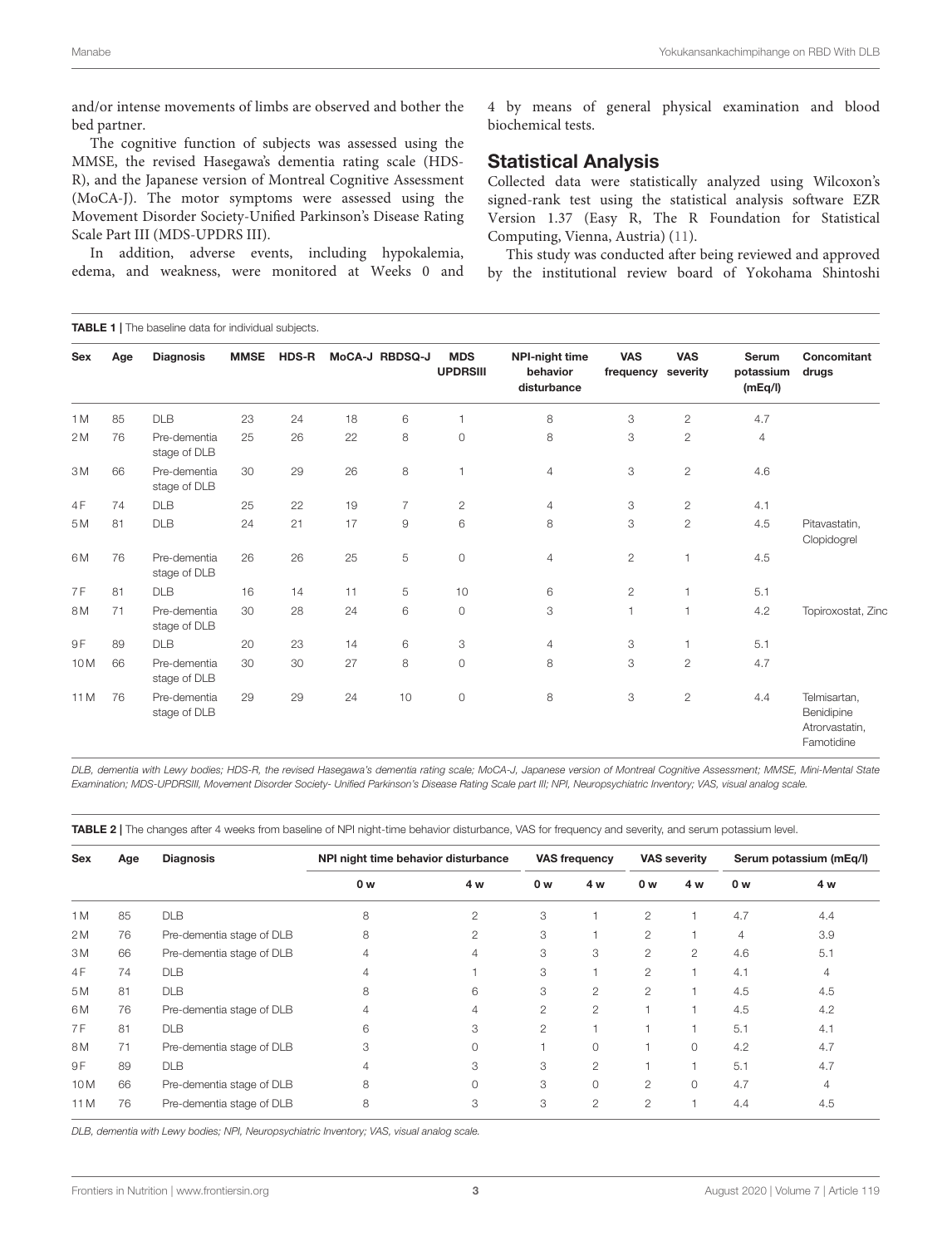

<span id="page-3-0"></span>Neurosurgical Hospital. The author declares no conflict of interest.

# RESULTS

Of 13 subjects, 2 dropped out of the study; therefore, the remaining 11 subjects were included in the analysis. The reasons for dropout were as follows: one subject who was found to have breast cancer after informed consent withdrew consent to receive treatment for breast cancer, and the other subject voluntarily dropped out of the study due to poor treatment compliance.

Baseline data for individual subjects are presented in **[Table 1](#page-2-0)**, and the changes after for weeks from baseline of NPI nighttime behavior disturbance, VAS for frequency and severity, and serum potassium level after 4 weeks are shown in **[Table 2](#page-2-1)**. Furthermore, the results of statistical analysis are presented in **[Figure 1](#page-3-0)**.

Of the 11 subjects, 8 were male, and 3 were female, with a mean age of  $76.5 \pm 2.3$  years; 5 had DLB, and 6 had pre-dementia stage of DLB. All female subjects had DLB. These demographic characteristics of subjects are presented in **[Table 3](#page-3-1)**.

On behalf of subjects, the polysomnogram and polysomnographic findings obtained from PSG in Case 11 are presented in **[Figure 2](#page-4-0)**. The polysomnogram revealed REM sleep <span id="page-3-1"></span>**TABLE 3** | The demographic characteristics of subjects.

| Total participants                                       | 11                                |  |  |  |  |  |
|----------------------------------------------------------|-----------------------------------|--|--|--|--|--|
| Men                                                      | 8                                 |  |  |  |  |  |
| Women                                                    | 3                                 |  |  |  |  |  |
| Age                                                      | $76.5 + 2.3$                      |  |  |  |  |  |
| The number of patients with DLB                          | 5                                 |  |  |  |  |  |
| The number of patients with<br>pre-dementia stage of DLB | 6                                 |  |  |  |  |  |
| <b>MMSE</b>                                              | $25.3 \pm 4.5$ median: 25 (16-30) |  |  |  |  |  |
| HDS-R                                                    | $24.7 \pm 4.7$ median: 26 (14-30) |  |  |  |  |  |
| $MoCA-J$                                                 | $20.6 \pm 5.2$ median: 22 (11-27) |  |  |  |  |  |
| <b>MDS-UPDRS III</b>                                     | $2.1 \pm 3.2$ median: 1 (0-16)    |  |  |  |  |  |
|                                                          |                                   |  |  |  |  |  |

*DLB, dementia with Lewy bodies; HDS-R, the revised Hasegawa's dementia rating scale; MoCA-J, Japanese version of Montreal Cognitive Assessment; MMSE, Mini-Mental State Examination; MDS-UPDRSIII, Movement Disorder Society- Unified Parkinson's Disease Rating Scale part III.*

from 22:03 to 23:03, whereas the concurrent electromyogram (EMG) revealed RWA.

### NPI Night-Time Behavior Disturbance

The mean and median scores improved from  $5.9 \pm 2.1$ and 6 [\(3](#page-6-2)-8) at baseline to 2.5  $\pm$  1.8 and 3 (0-6) after treatment with YKSCH, respectively, with statistically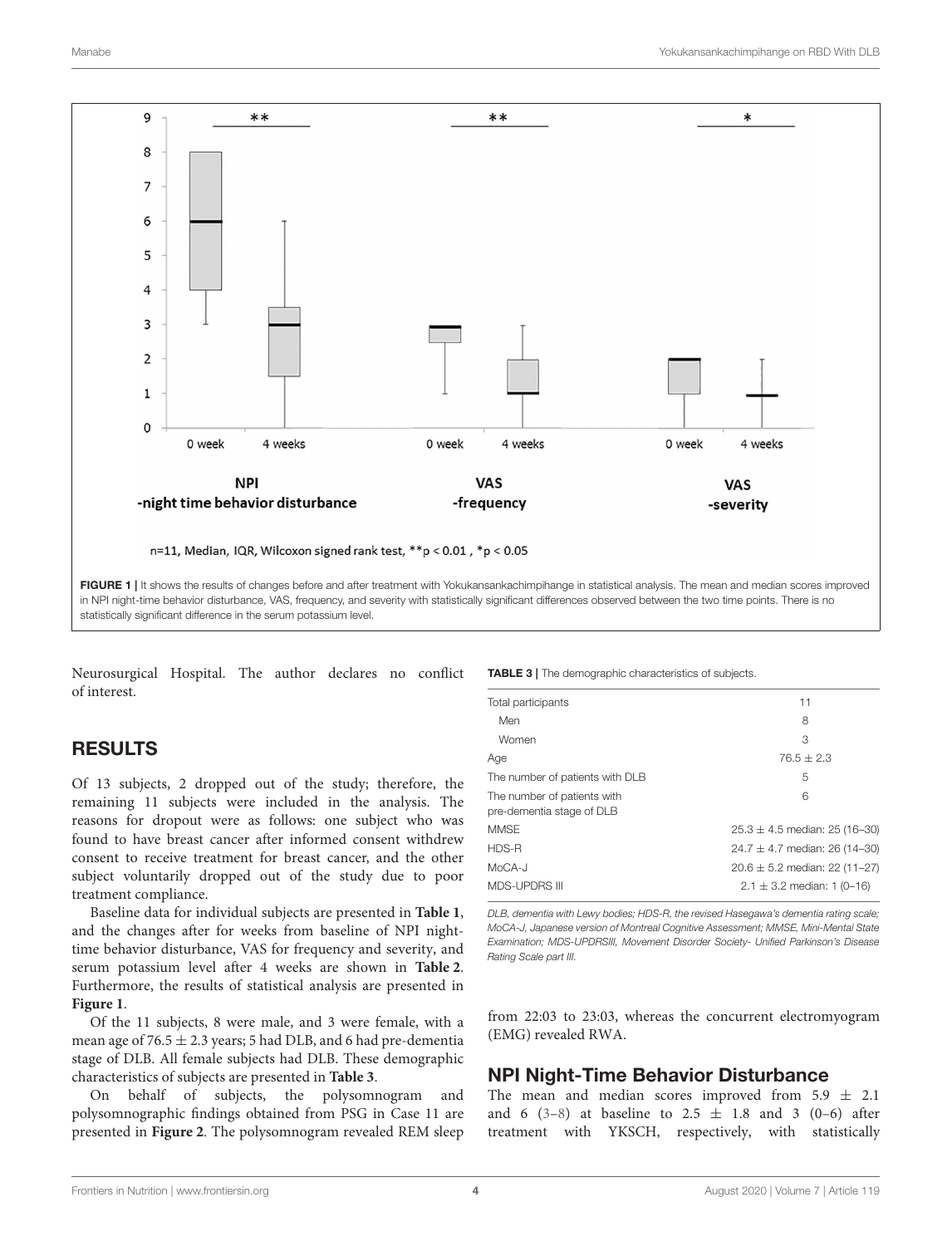

<span id="page-4-0"></span>significant differences observed between the two time points (p < 0.01) (**[Figure 1](#page-3-0)**).

Individually, there were no changes in score from baseline after treatment with YKSCH in Cases 3 and 6.

#### Visual Analog Scale—Frequency

The mean and median scores improved from  $2.6 \pm 0.7$  and 3  $(1-3)$  $(1-3)$  at baseline to 1.4  $\pm$  0.9 and 1 (0-3) after treatment with YKSCH, respectively, with statistically significant differences observed between the two time points  $(p < 0.01)$  (**[Figure 1](#page-3-0)**).

Individually, there were no changes in score from baseline after treatment with YKSCH in Cases 3 and 6.

#### Visual Analog Scale—Severity

The mean and median scores improved from  $1.6 \pm 0.5$  and 2 [\(1,](#page-6-0) [2\)](#page-6-1) at baseline to  $0.9 \pm 0.5$  and 1 (0–2) after treatment with YKSCH, respectively, with statistically significant differences observed between the two time points ( $p < 0.05$ ) (**[Figure 1](#page-3-0)**).

Individually, there were no changes in score from baseline after treatment with YKSCH in Cases 3 and 6.

#### MDS-UPDRS III

There were no changes from mean score of  $2.1 \pm 3.2$  or median score of 1.0 (0–10) at baseline after treatment with YKSCH; therefore, data were not statistically analyzed.

#### Adverse Events

During the observation period, no serious adverse events, including edema, increased blood pressure, and acute cardiac failure, were reported. In addition, hearing of subjects or their bed partners revealed no episodes of fall associated with oversedation or muscular relaxation.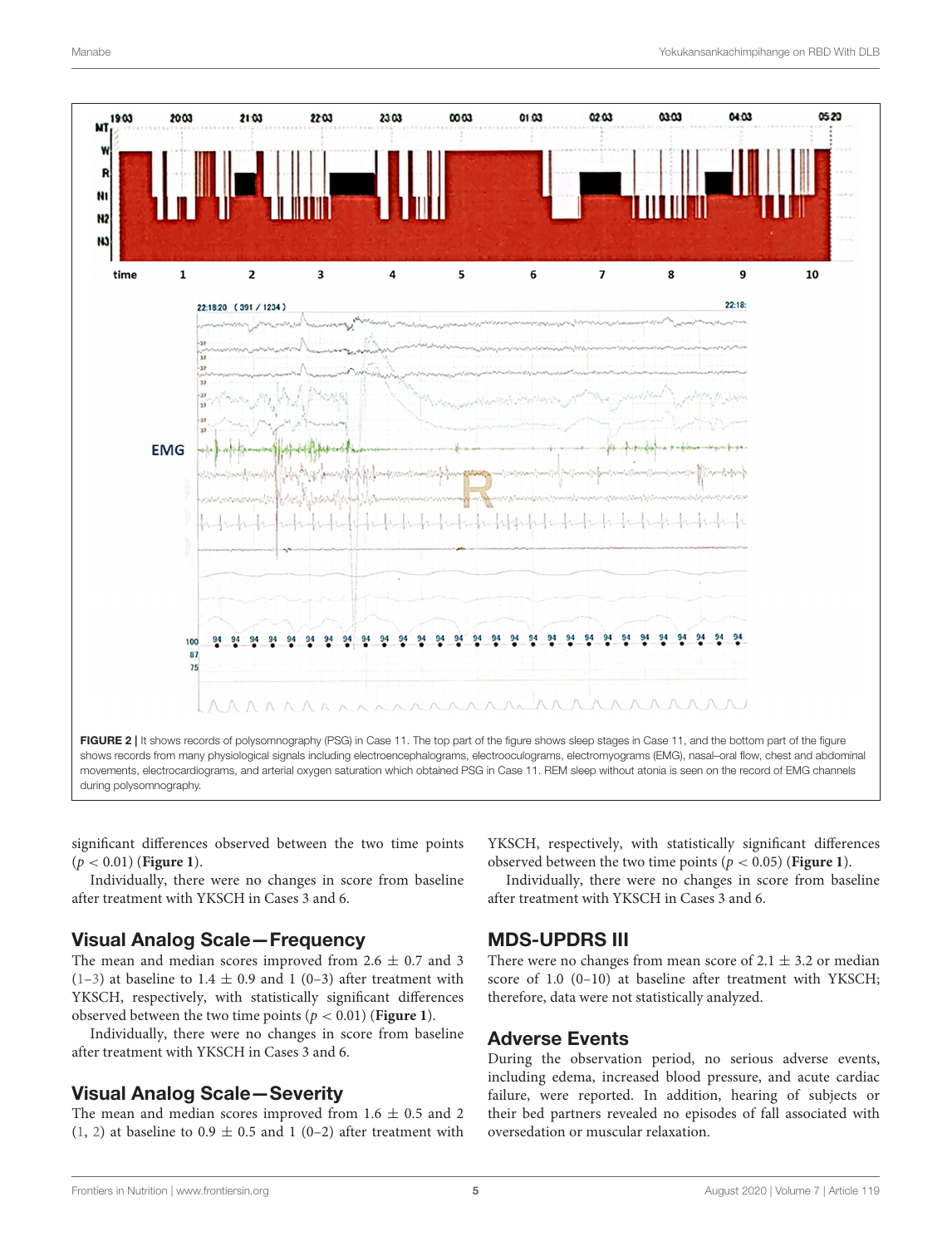The mean serum potassium level was  $4.5 \pm 0.4$  mEq/L at Week 0 before treatment with YKSCH and  $4.4 \pm 0.4$  mEq/L at Week 4 after the start of treatment. There was no statistically significant decrease in serum K level from baseline after treatment with YKSCH  $(p = 0.260)$ .

## **DISCUSSION**

CNZP is the standard of care for RBD associated with LBD as well as for idiopathic RBD. On the other hand, many patients with DLB have fall and subsequent facture, as evidenced by a report that DLB had a greater risk of admission to hospital (or death) because of most commonly fall-related injuries than AD [\(12\)](#page-6-11). For the treatment of RBD associated with DLB, therefore, drugs that improve symptoms without muscular relaxation are awaited. YKSCH, a traditional herbal medicine used in the treatment of sleep disorder, decreases sleep latency and increases the total duration of sleep and sleep stage 2 [\(9\)](#page-6-8). These actions are based on pharmacological mechanisms similar to those of benzodiazepines (BZPs), which are widely used in the treatment of sleep disorder [\(13\)](#page-6-12). In addition, YKSCH contains Citrus Unshiu Peel as equal to Chimpi as a constituent crude drug, and hesperidin, an ingredient of Citrus Unshiu Peel, is metabolized to hesperetin, which has anxiolytic effects through the serotonergic system [\(14\)](#page-6-13). Angelica root, another constituent crude drug, has been demonstrated to act on the GABA receptor, as a partial agonist at the 5-HT1A receptor, and to downregulate the 5-HT2A receptor [\(15,](#page-6-14) [16\)](#page-6-15), and has been reported to act on the BZP receptor to have anxiolytic effects [\(15\)](#page-6-14). Geissoschizine methyl ether, which is contained in Uncaria hook, also acts as an agonist at the 5- HT1A receptor to have anxiolytic and antidepressant effects [\(17\)](#page-6-16). Taken together, YKSCH, like CNZP, may alleviate the symptoms of RBD directly by acting as an agonist at the BZP binding site of the GABAA receptor, but the ingredients of various constituent crude drugs may also play a role in alleviating nightmare and DEB by acting on serotonergic neurons.

Regardless of the above, there are limits to discussion of potential mechanisms of action of YKSCH against RBD. More specifically, since REM sleep may be generated in the brain stem, lesions responsible for RBD are suspected to be damaged to neuronal nuclei involved in regulating REM sleep, including the locus coeruleus, pedunculopontine tegmental nucleus, and medullary gigantocellular reticular nucleus, but have not yet been identified; therefore, the reason why DEB occurs, that is, the mechanism underlying the development of RBD, is unknown. In addition, the mechanism of action of CNZP, the gold standard treatment for RBD, has not been elucidated, including whether CNZP produces radical cure by acting directly on the etiology of RBD or only alleviates symptoms by acting on the sleep architecture or reducing dream-induced anxiety. Since neither the pathophysiology of RBD nor the mechanism of action of CNZP is clear, the mechanism of action of YKSCH can be hypothesized or assumed but unfortunately cannot be determined. It is absolutely crucial to elucidate the mechanism underlying the development of RBD, including essential neuropathological findings. In addition, one of roles of REM sleep is memory retention. Therefore, it is necessary to consider what kind of influence occurs for a memory function by controlling REM sleep. Similarly, Matsui et al. pointed out in his paper about efficacy of Yokukansan (YKS) for the treatment of RBD [\(18\)](#page-6-17). YKS is a herbal medicine with the same indications of YKSCH. By the way, the authors said that a mixture of various ingredients derived from seven medical herbs in YKS makes it more difficult to identify the specific positive mechanism of action for RBD symptoms in that paper. However, the glutamate uptake function of YKS suggests that the drug possibly reduces oneiric behavior through the suppression of phasic muscle activity as one of hypothesis with a possibility.

While the pathophysiology of RBD and the mechanism of action of CNZP remain unclear, the present study demonstrated that YKSCH improved RBD associated with DLB without causing fall due to oversedation or muscular relaxation or impairing cognitive function, indicating that YKSCH may be a potential alternative to CNZP. In addition, since patients with a definitive diagnosis of RBD as determined by PSG were enrolled in the study, the usefulness of YKSCH in the treatment of RBD was evaluated in subjects with an accurate diagnosis. This is particularly important in evaluation of the potential of YKSCH for RBD.

Finally, I discuss two cases that did not respond to a treatment and several limitations in this study.

The total number of pre-dementia stage of DLB was six cases and all patients were male. Two cases of those, Case 3 and Case 6, were not improved in clinical measures by using YKSCH. They had no significant differences in age, sex, level of cognitive function, and MDS-UPDRS III, among others. In an elemental analysis of PSG, Arousal Index (AI: awakening more than 3 s per 1 h) was 20.7% in Case 3 and 6.4% in Case 6. The mean AI was 15.8% in total subjects with pre-dementia stage of DLB. Hence, a low or high percentage of AI cannot be the cause of ineffective results.

One of possible causes is a ratio of REM sleep during the sleep (REM%). The mean REM% was 17.4% in total subjects, and the mean REM% in cases except Cases 3 and 6 was 24.9%. By contrast, REM% of Case 3 was 5.0 and 13.2% in Case 6. REM% in these two cases showed a significantly low frequency of REM sleep during the total sleep. One of the mechanisms of YKSCH against RBD is the increase in the total duration of sleep and sleep stage 2; therefore, REM sleep is relatively decreased. The patients had a few REM% in the first place; thereby, it is suggested that YKSCH may be ineffective against RBD in these two cases.

Second, since the subjects had DLB, the NPI night-time behavior disturbance was used as the measure of RBD in view of behavioral and psychological symptoms of dementia. The Parkinson's Disease Sleep Scale (PDSS), the recommended scale for sleep disorder associated with PD, was not employed in the study. In view of the neuropathological connection between PD and the target disease, including pre-dementia stage of DLB, however, the PDSS perhaps should have been selected as another assessment tool, although the disease of subjects was not pure PD.

To determine the pathophysiology of RBD or the pharmacological mechanisms of YKSCH, furthermore, PSG should be used to investigate how YKSCH changes the onset of RWA and the sleep architecture itself, including REM sleep, and whether YKSCH treats RBD fundamentally. Since the present study was conducted under the regulations of Japanese